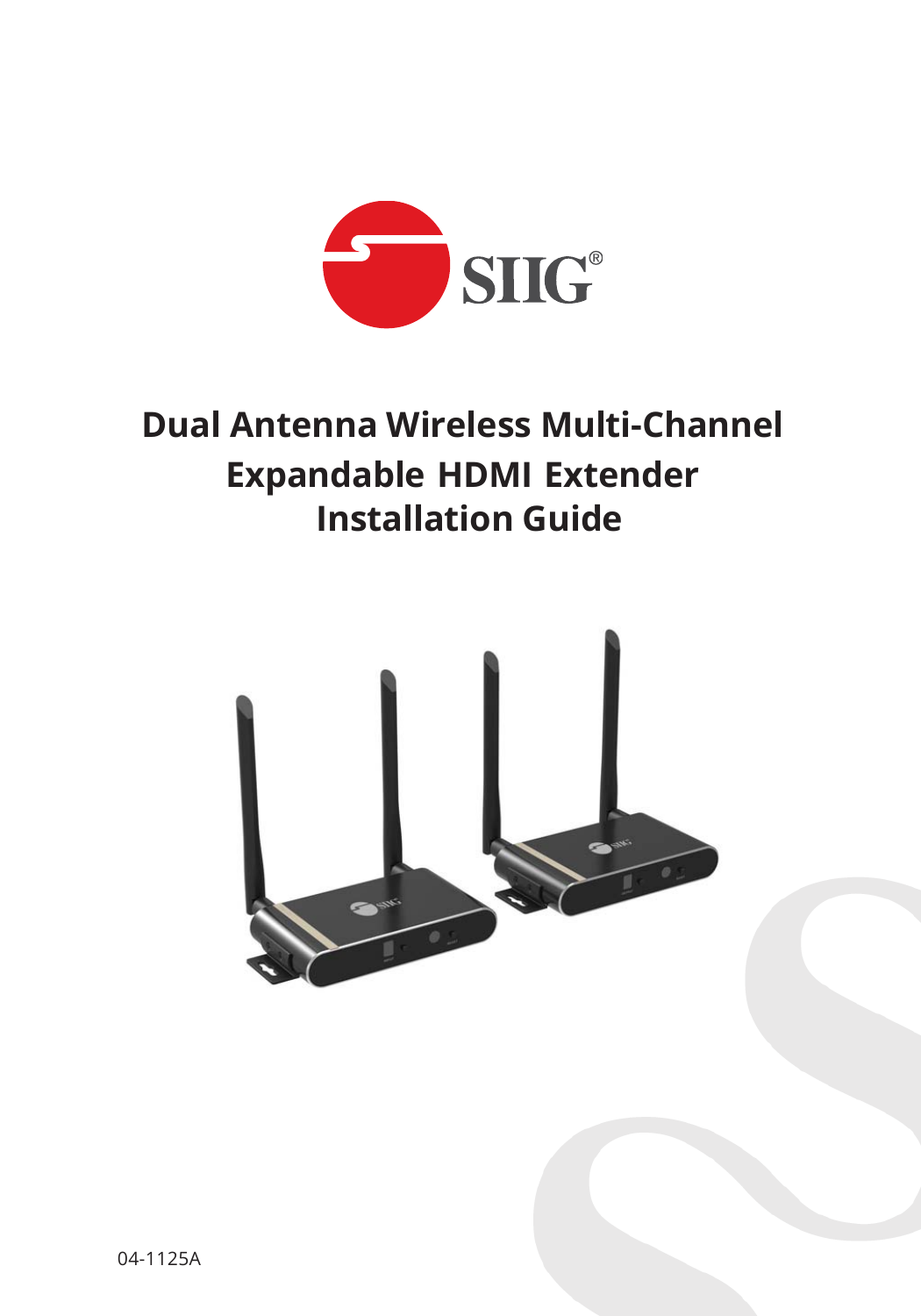## **Introduction**

The *Dual Antenna Wireless Multi-Channel Expandable HDMI Extender* wirelessly transmits HDMI signals with stereo audio up to 165ft.

#### **Features and Benefits**

- **•** Supports up to 2 transmitter units (part # CE-H23811-S1 sold separately) and 2 receiver units (part # CE-H23911-S1 sold separately). Allows you to choose and broadcast any of the 2 sources to any of the 2 displays simultaneously
- **•** Dual antenna design greatly improves the quality of a wireless link for more stable and seamless video
- **•** 5GHz wireless technology with 10 selectable wireless channels prevents signal interference
- **•** Built-in HDMI output on the transmitter allows for local monitoring of the extended display
- **•** Built-in switch button and the included palm size remote allows control over selection of wireless channels for both RX and TX units to retrieve different video content or set for channel pairing
- **•** Included IR extension modules allow remote controlling of the HDMI source device from the display unit
- **•** Premium aluminum housing that enhances durability. Slim and low profile design is versatile enough to adopt into any environment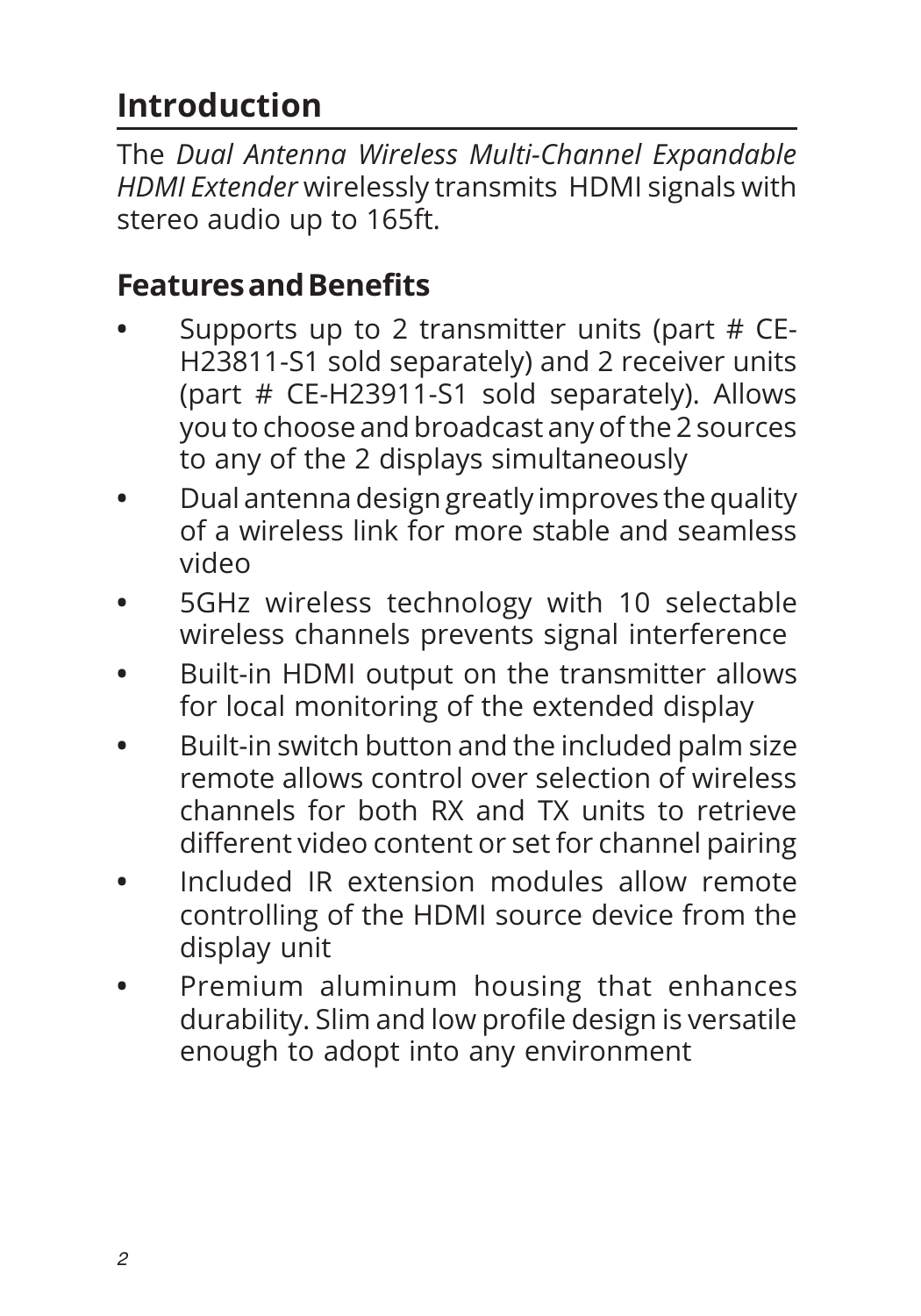### **Package Contents**

- **•** *Dual Antenna Wireless Multi-Channel Expandable HDMI Extender*
- **•** IR blaster extension cable
- **•** IR receiver extension cable
- **•** Power adapters (x2)
- **•** Remote control (with one battery)
- **•** Installation Guide

### **Specifications**

| Wireless Technology          | 5 GHz                                                        |
|------------------------------|--------------------------------------------------------------|
| Signal Type                  | <b>HDMI</b>                                                  |
| <b>HDMI Version</b>          | HDMI 1.3 compatible                                          |
| <b>HDCP Version</b>          | HDCP 1.2 compatible                                          |
| <b>Transmission Distance</b> | Up to 50m (165ft)                                            |
| Supported Resolutions        | 1080p/1080i/720p/576p/576i/480p/480i                         |
| <b>HDMI Cable Distance</b>   | Up to 5m (Input & Output)                                    |
| Audio Format                 | R/L stereo audio (2-ch)                                      |
| Power                        | Input:<br>AC 100-240V, 50/60Hz<br>Output:<br><b>DC 5V/2A</b> |
| Color                        | <b>Black</b>                                                 |
| Dimensions (TX/RX)           | 5.51" (W) x 0.98" (H) x 3.10" (D)                            |
| Weight (TX/RX)               | Approx. 0.55 lbs                                             |
| <b>Operating Temperature</b> | 32 to 122 degrees F                                          |
| Storage Temperature          | 14 to 140 degrees F                                          |
| <b>Operating Humidity</b>    | 0% ~ 90% RH (non-condensing)                                 |

**Note:** The transmission distance will vary depending on building layout, electronic interference, other environmental conditions, and may be much less than the maximum.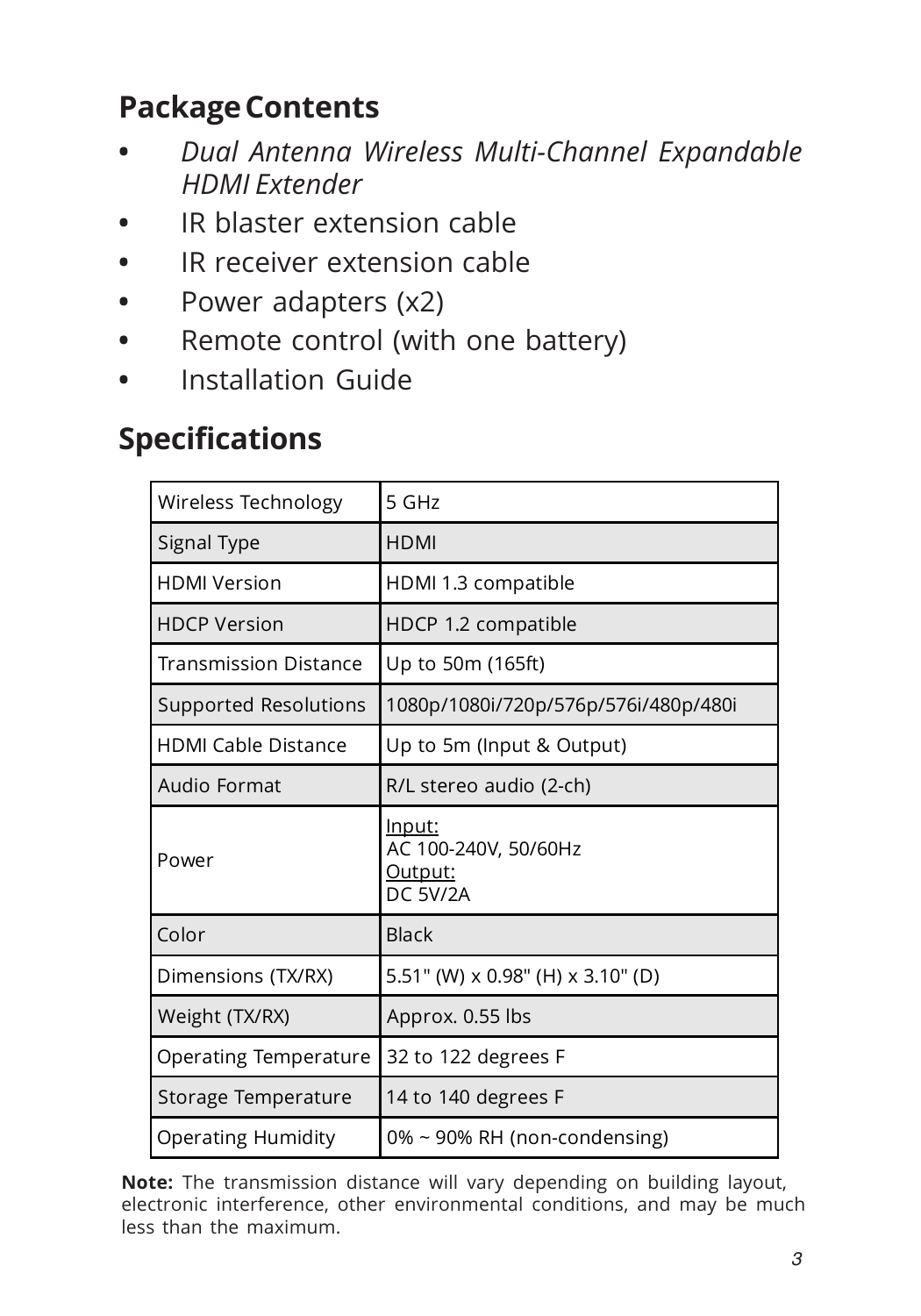## **Product Layout**



Input channel indicator IR window

**Figure 1: Transmitter (TX) - front side**

- **Input channel indicator:** Indicates the input channel selected. There are 10 channels (0-9)
- **Switch button:** Press to select the channel
- **IR window:** Receives infrared signals from the included remote control
- **Reset button:** Press to reset the transmitter



**Figure 2: Transmitter (TX) - rear side**

- **Antenna port:** Attach the included Antenna here
- **Power jack:** Connects to the included power adapter
- **HDMI In:** Connects to your HDMI source with a HDMI cable (cable not included)
- **Input indicator:** On when the HDMI signal is detected
- **Connection indicator:** On when the transmitter and receiver are linked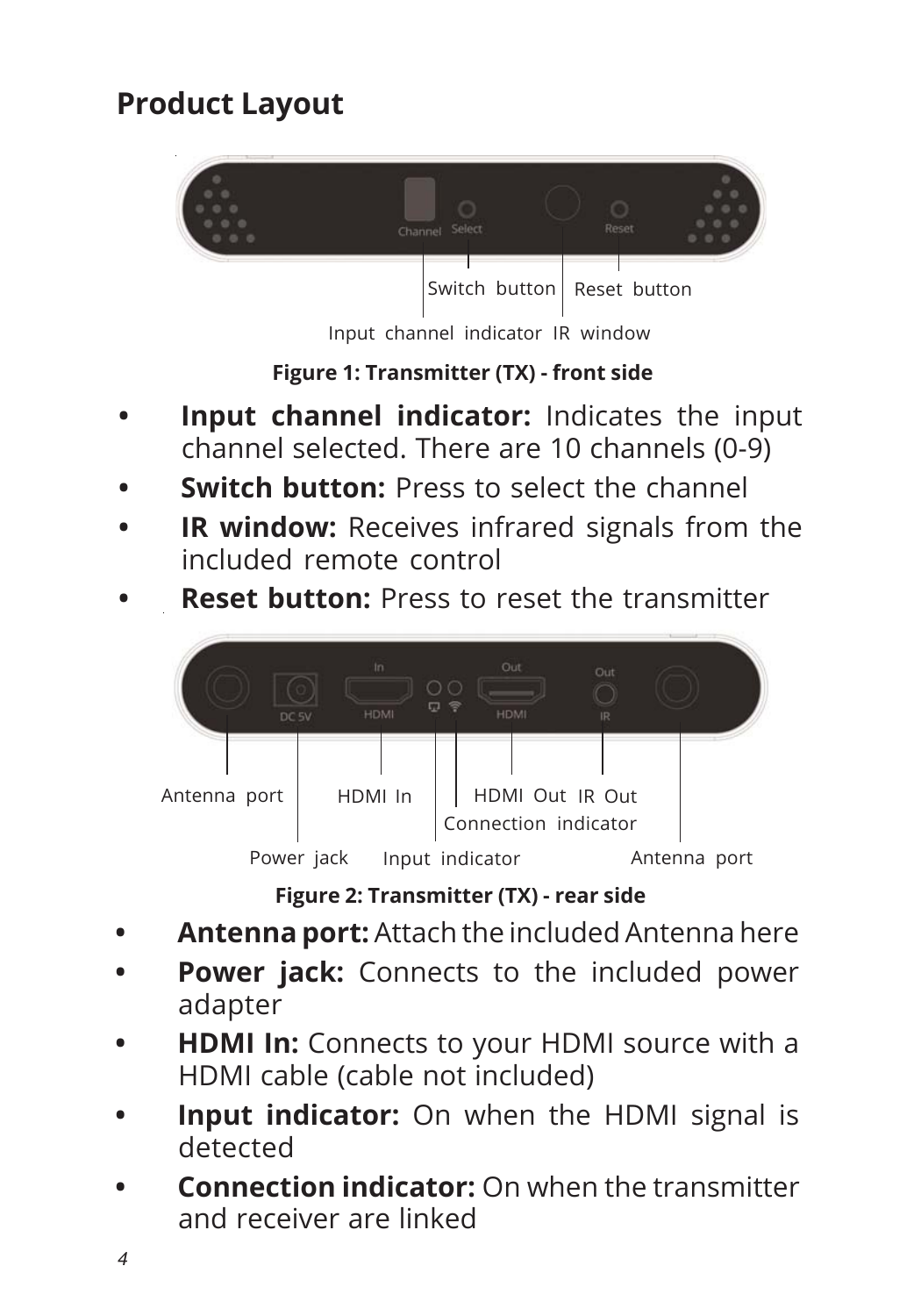- **HDMI out:** Connects to a local HDMI diaplay
- **IR out:** Plug the IR Blaster extension cable here



**Figure 3: Receiver (RX) - front side**

- **Output channel indicator:** Indicates the channel selected. There are 10 channels (0-9)
- **Switch button:** Press to select the channel
- **IR window:** Receives infrared signals from the included remote control
- **Reset button:** Press to reset the receiver



**Figure 4: Receiver (RX) - rear side**

- **Antenna port:** Attach the included Antenna here
- **Power jack:** Connects to the included power adapter
- **Connection indicator:** On when the transmitter and receiver are linked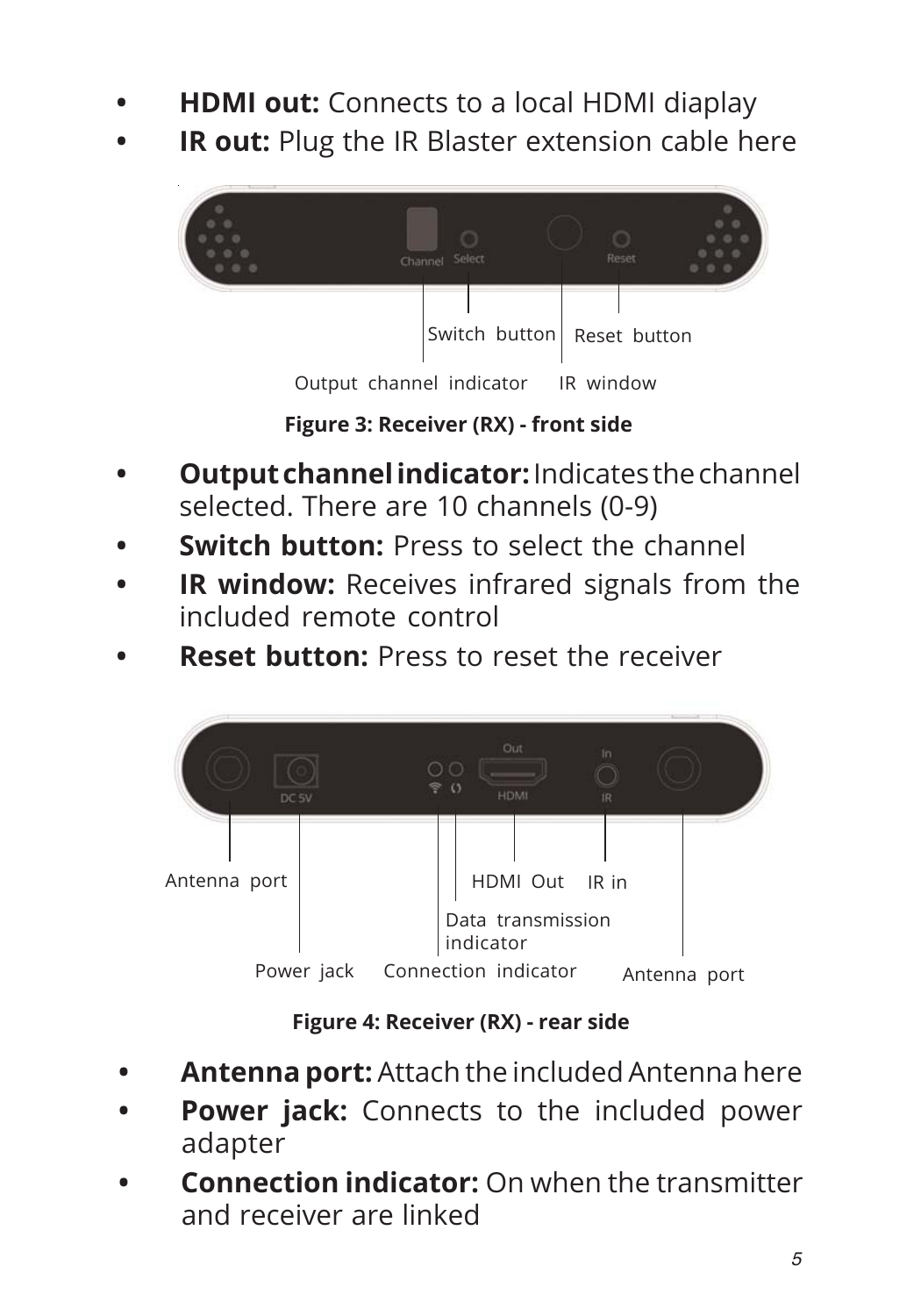### **• Data transmission indicator:**

- Blinks slowly when searching for wireless signal

- Blinks fast when wireless signal is linked
- **HDMI Out:** Connects to your HDMI display with a HDMI cable (cable not included)
- **IR in:** Plug the IR Receiver extension cable here
- **Antenna port:** Attach the included Antenna here

**IR Extension cables** (20-60Hz Frequency Range)

The IR Extension feature allows you to control your HDMI source device from a remote location.





**Figure 5: IR blaster extension cable (IR OUT)**

**Figure 6: IR receiver extension cable (IR IN)**

- **IR blaster extension cable (IR OUT):** Plugs into the Transmitter's **IR Out** socket. It emits the IR signals received from the **IR receiver extension cable** of the Receiver unit and directs it to the HDMI source's IR receiver window
- **IR receiver extension cable (IR IN): Plugs into** the Receiver's **IR In** socket. It receives IR signals from the HDMI source's remote control and directs it to the **IR blaster extension cable** of the Transmitter unit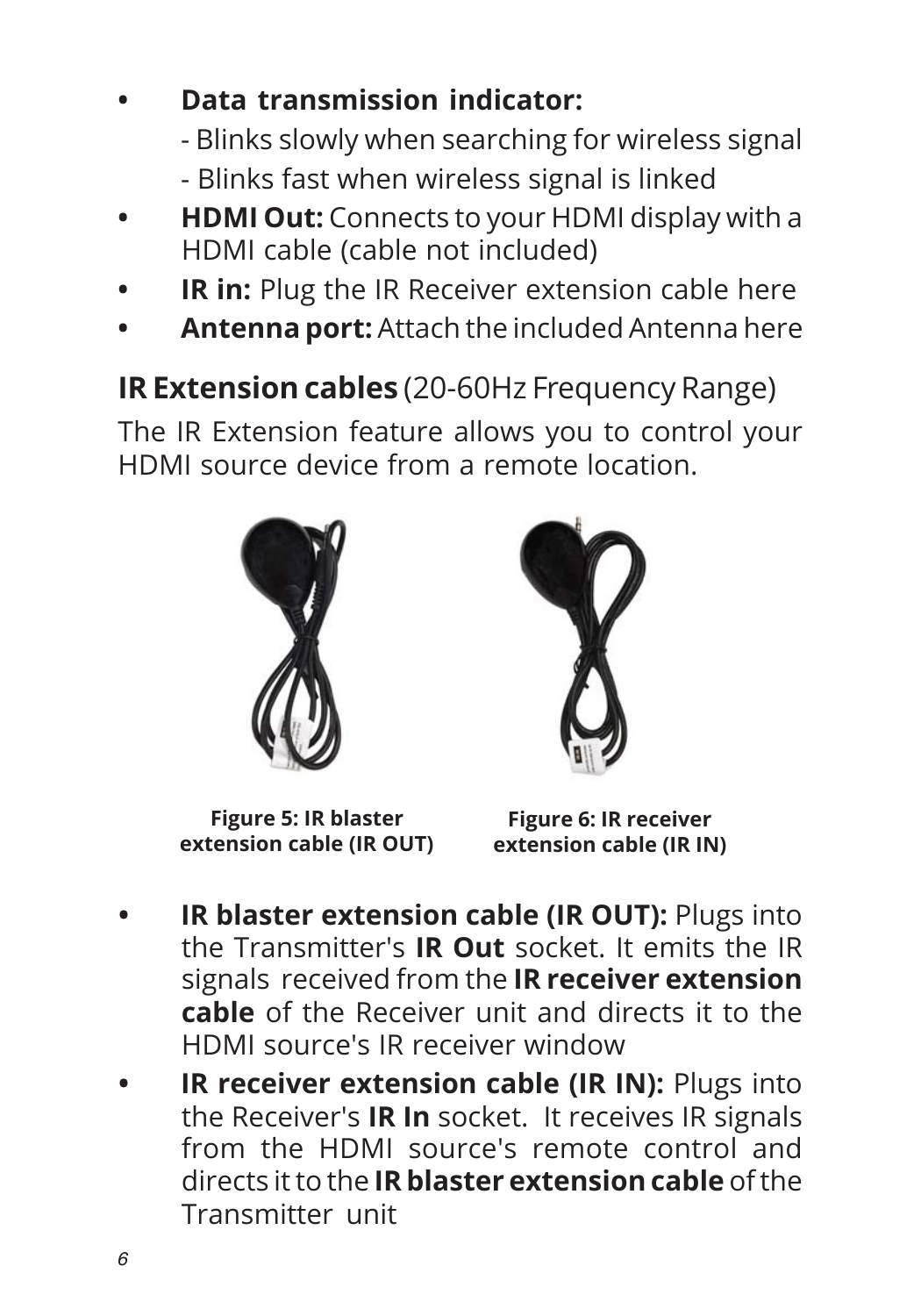# **Hardware Installation**

- 1. Power off all devices including your HDMI source and display.
- 2. Attach the included antennas to the TX and RX.
- 3. Connect your HDMI source to the Transmitter's **HDMI IN** connector.
- 4. Connect your HDMI display to the transmitter's **HDMI OUT**. This connection is optional and needed only when local moniting of the video signal is desired.
- 5. Optional: Connect the **IR Blaster extension cable** to the Transmitter's **IR Out**. Face the eye towards your HDMI device's IR window. This connection is needed only if you need to control your HDMI source from the remote location.
- 6. Connect your HDMI display to the Receiver's **HDMI OUT** connector with an HDMI cable (not included).
- 7. Optional: Connect the **IR Receiver extension cable** to the Receiver's **IR In**. This connection is needed only if you need to control your HDMI source from the remote location.
- 8. Plug the included power adapters into the Transmitter's and Receiver's **Power Jacks**, then plug both power adapters into reliable power outlets.
- 9. Power on your HDMI device and HDMI display.
- 10. Use the included remote control or built-in switch button to select the same channel for the TX and RX (for channel pairing).
- 11. The *device* is ready for use.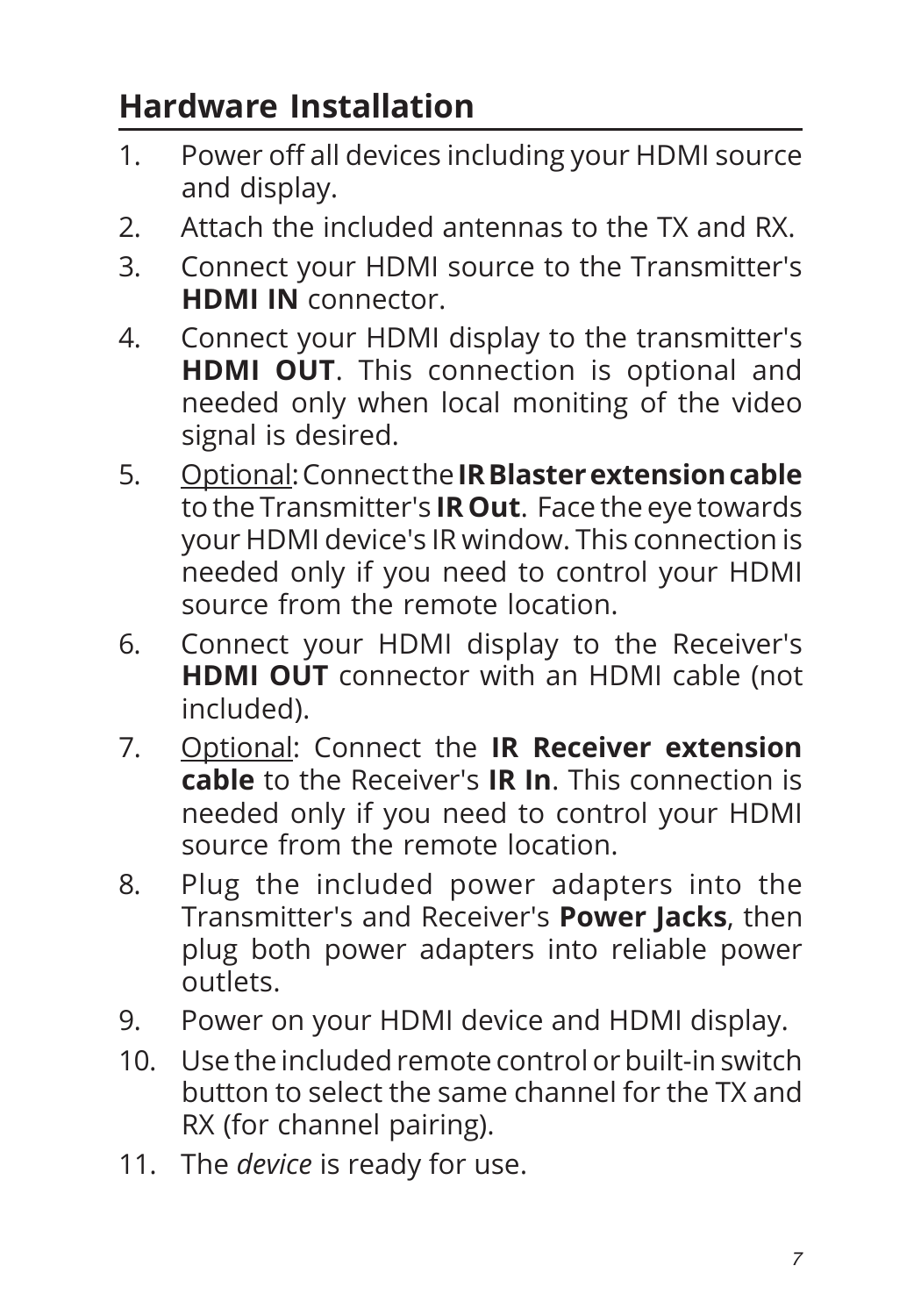## **Application**

Extends HDMI A/V signals to a remote display up to 165ft away and supports high resolutions up to 1080p Full HD.



**Note:** The transmission distance will vary depending on building layout, electronic interference, other environmental conditions, and may be much less than the maximum.

#### **Figure 7**

**Multicast ability:** Broadcasts and independent streams video content to two remotely located displays simultaneously\*.



\* **Remark:** Extra receiver unit (CE-H23911-S1) sold separately

**Figure 8**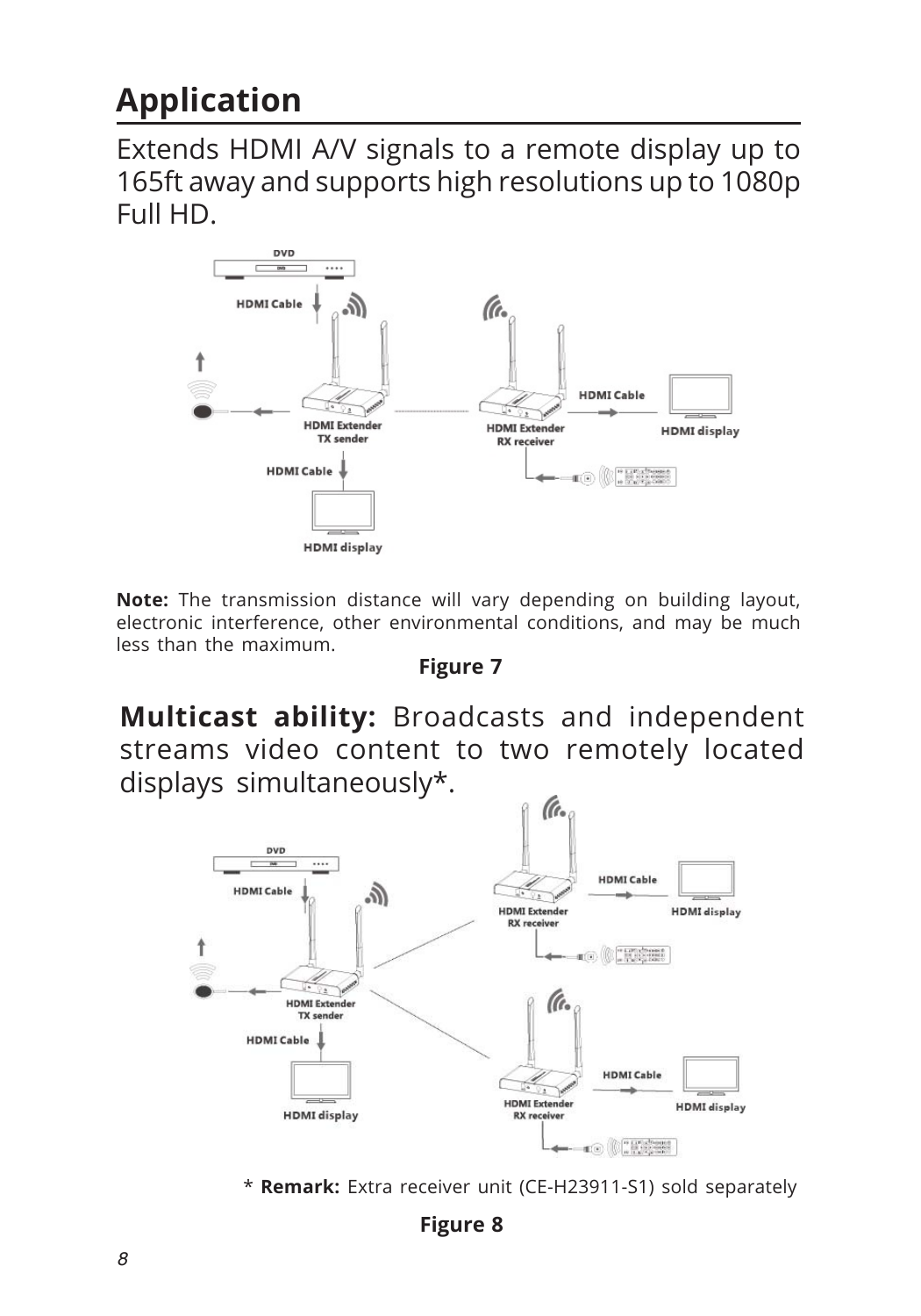**Matrix (2 TX's to 1 RX):** Select any of the 2 sources\* to broadcast to the display.



**Matrix (2 TX's to 2 RX's):** Allows you to switch and select any of the 2 sources\* to broadcast to any of the 2 displays\*.



\* **Remark:** Extra transmitter unit (CE-H23811-S1) and receiver unit (CE-H23911-S1) sold separately

**Figure 10**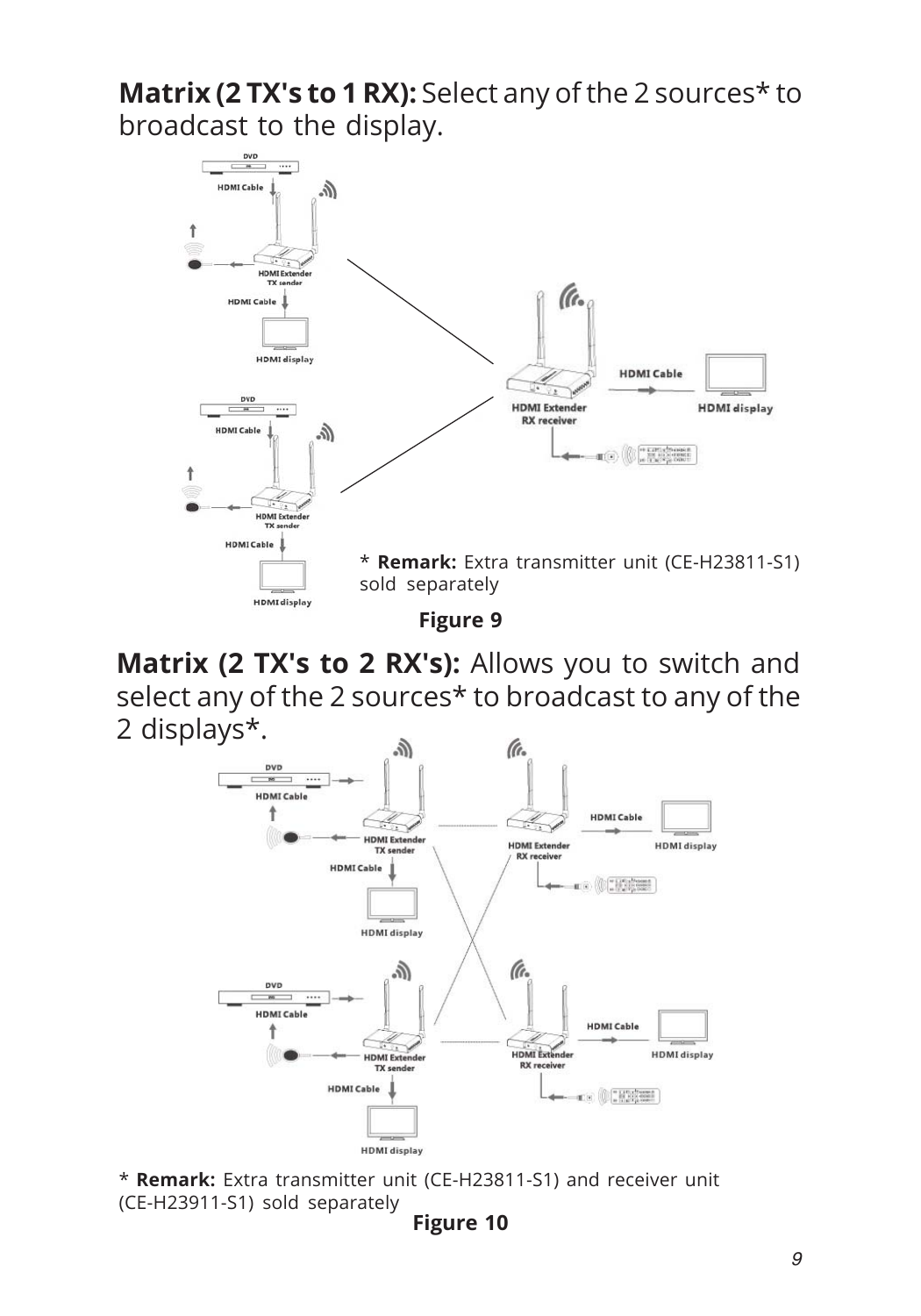## **Notice**

- **•** Wireless signals transmitted through walls, glass, brick or other solid objects will cause signal loss and decrease the transmission distance
- **•** It's recommended that the distance between two receivers not less than 3 meters
- **DO NOT** expose the *unit* to rain, moisture, or liquids
- **DO NOT** open the housing, doing so will void the warranty and may cause personal injury due to electronic hazard
- **DO NOT** plug-in or take-out the IR extension cables when the *unit* is powered on

## **FAQ & Solutions**

- **Q:** The transmitter unit and receiver unit can't connect with each other:
- **A:** 1) Please check that both transmitter and receiver are powered on.

2) Please check the input channel of the transmitter and output channel of the receiver are the same.

3) Please check if there is HDMI signal input from the Transmitter (TX) unit.

4) Use different HDMI cables.

- **Q:** The display is not clear or stable:
- **A:** 1) Check the HDMI cable lengths are within 5m. 2) Check the transmission distance is within 50m.

3) Remove other wireless signals and move any obstacles that are blocking the signal.

4) Decrease the distance between the transmitter unit and the receiver unit.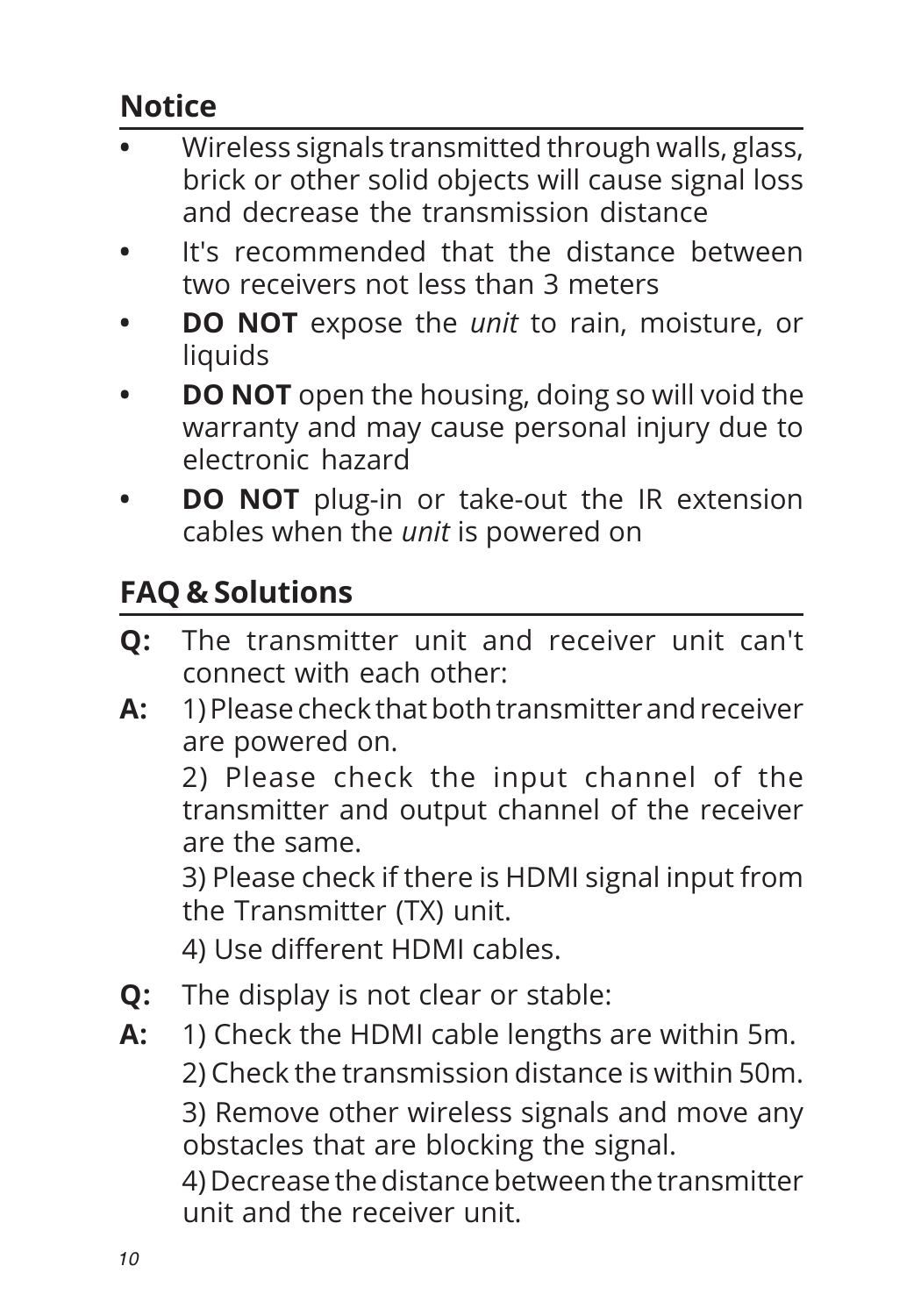# **Technical Support and Warranty**

**QUESTIONS?** SIIG' s **Online Support** has answers! Simply visit our web site at *www.siig.com* and click **Support**. Our online support database is updated daily with new drivers and solutions. Answers to your questions could be just a few clicks away. You can also submit questions online and a technical support analyst will promptly respond.

SIIG offers a 2-year manufacturer warranty with this product. This warranty covers the original purchaser and guarantees the product to be free of any defects in materials or workmanship for two (2) years from the date of purchase of the product. This warranty is not transferable and is available only to the original purchaser of the product.

SIIG will, at our discretion, repair or replace (with an identical product or product having similar features and functionality) the product if defective in materials or workmanship. This warranty gives you specific legal rights, and you may also have other rights which vary from state to state. Please see our web site for more warranty details.

If you encounter any problems with this product, please follow the procedures below.

A) If it is within the store's return policy period, please return the product to the store where you purchased it.

B) If your purchase has passed the store's return policy period, please follow these steps to have the product repaired or replaced.

**Step 1:** Submit your RMA request. Go to **www.siig.com**, click **Support**, then **Request A Product Replacement** to submit a request to SIIG RMA or fax a request to 510-657-5962. Your RMA request will be processed, if the product is determined to be defective, an RMA number will be issued.

**Step 2:** After obtaining an RMA number, ship the product.

- Properly pack the product for shipping. All software, cable(s) and any other accessories that came with the original package must be included
- Include a copy of your original sales receipt inside the package with date of purchase and place of purchase circled and clearly visible
- Clearly write your RMA number on the top of the returned package. SIIG will refuse to accept any shipping package, and will not be responsible for a product returned without an RMA number posted on the outside of the shipping carton
- You are responsible for the cost of shipping to SIIG. Ship the product to the following address:

```
SIIG, Inc.
6078 Stewart Avenue
Fremont, CA 94538-3152, USA
RMA #:
```
• SIIG will ship the repaired or replaced product via Ground in the U.S. and International Economy outside of the U.S. at no cost to the customer